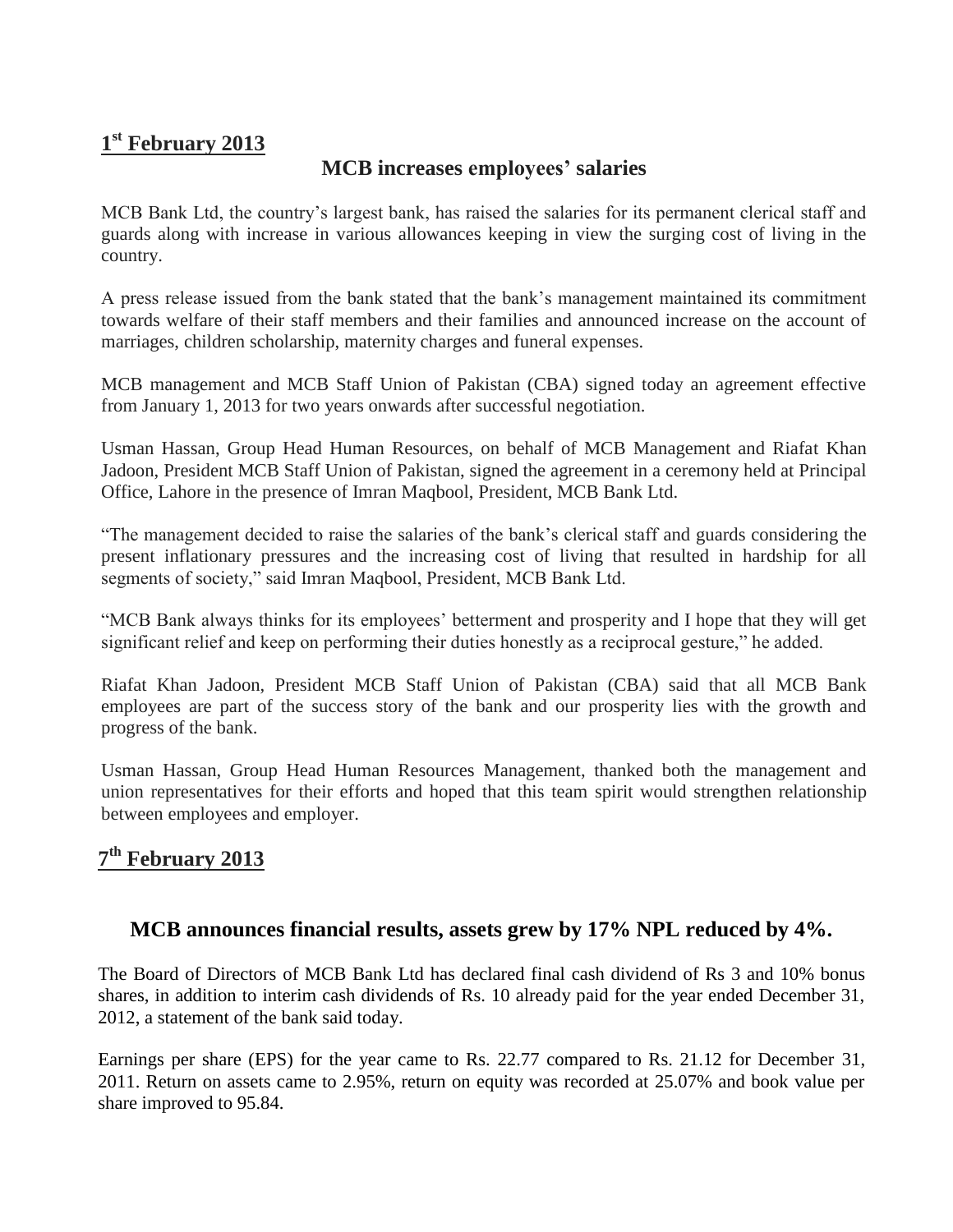Total assets of MCB Bank Limited grew by 17% to Rs. 765.899 billion. The analysis of the asset mix highlights 27% increase in investments to Rs. 402.069 billion and 5% increase in gross advances to Rs.

262.392 billion. The quality of asset saw considerable improvement as the non-performing loans of the Bank reduced by 4% to Rs. 25.562 billion reflecting improvement in infection ratio as at December 31, 2012. The deposit base of the Bank grew by 11% closing at Rs. 545.061 billion with 18% increase in saving deposits, 13% increase in current deposits and 12% decrease in fixed deposits. CASA base, as a result has further strengthened to 85% compared to 81% last year.

Given the Bank's strong financial footing and market base, MCB Bank Limited long term rating has been upgraded to AAA from AA+ previously in a notification by The Pakistan Credit Rating Agency on February 4, 2013. The Bank is already on the highest slot for its short term rating of  $A1+$  on PACRA's entity rating scale.

The Board of Directors met under the chairmanship of Mr. Mian Mohammad Mansha, on February 7, 2013 to review the performance of the Bank and approve the financial statements for the year ended December 31, 2012.

For the year 2012, the Bank reported profit before tax of Rs. 32.054 billion and profit after tax of Rs. 20.941 billion with an increase of 2% and 8%, respectively. Net markup income of the Bank was reported at Rs. 40.856 billion whereas non-markup income came to Rs. 9.153 billion. Non-markup income registered an increase of Rs. 1 billion (13%) owing to 16% increase in fee, commission and brokerage income and 19% increase in dividend income during the year.

The administrative block of the Bank registered an increase of 10% over 2011, which considering the inflationary pattern followed during the year, falls within the acceptable levels. The management has been successful in implementing central authorization levels and posting, ensuring control over expense growth. The provision charge of the Bank decreased significantly by Rs. 3.176 billion, primarily on the back of strengthened risk management framework.

# **7 th February 2013**

#### **"Epicenter of the global economy is now shifting to Asia"**

**New Delhi, 8 March:** Speaking at the Asia-Pacific CEO Forum organized by International Chamber of Commerce (ICC) in New Delhi today, the Chairman of Nishat Group and MCB Bank, Mian Mohammad Mansha stated that the epicenter of the global economy is now shifting to Asia, trends are clearly pointing to the shift of geopolitical, economic and financial power from the developed economies to the emerging markets of Asia.

The Forum which was also addressed by Indian ministers including Anand Sharma (Union Minister of Commerce and Industry and Textile) and Salman Khurshid (Minister of External Affairs), appreciated that this will have an increasing impact in the region as Asian economies contributed to nearly sixty percent of global growth in 2012 and the focus of the 21st century is shifting increasingly to Asia.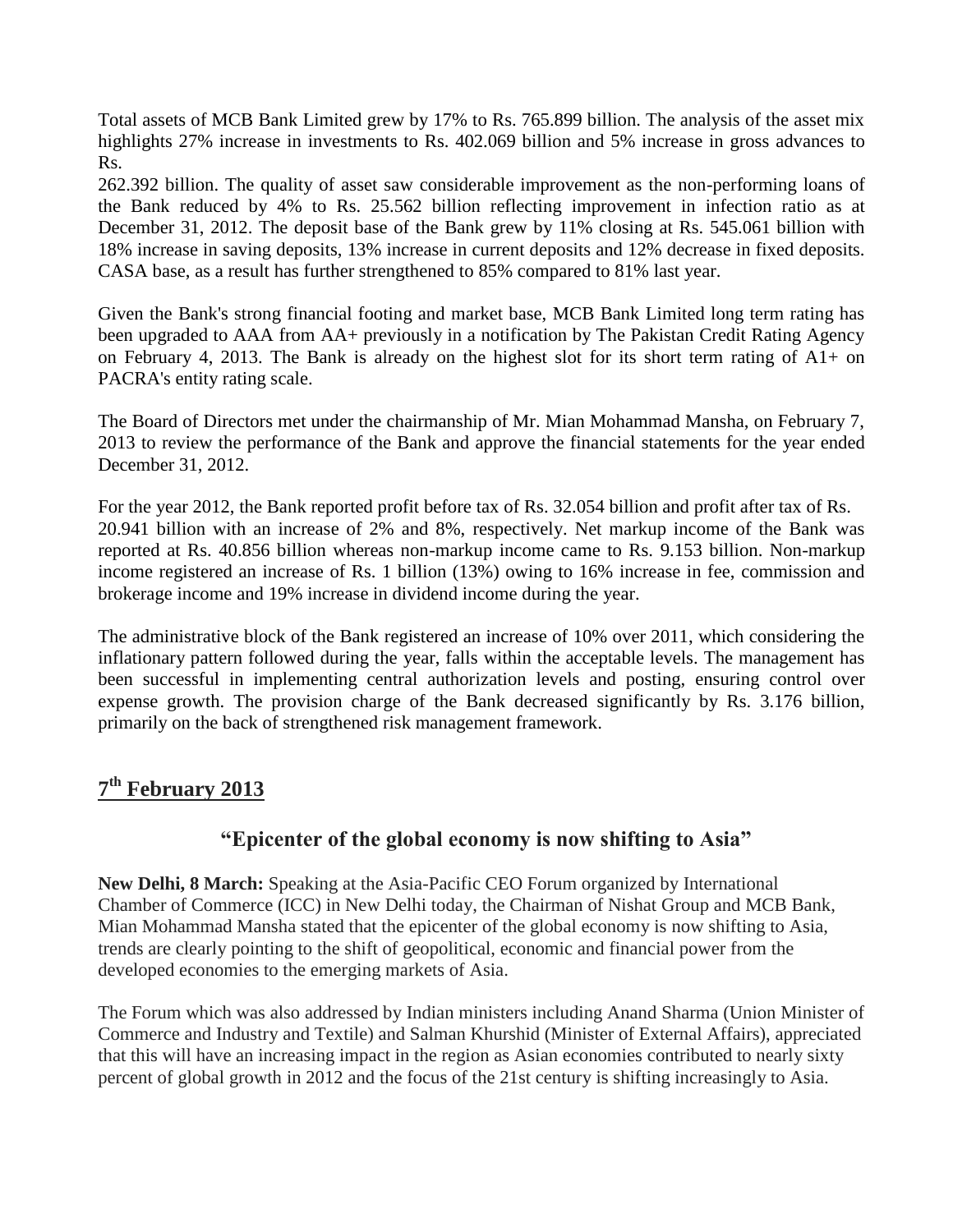In his address Mian Mansha further stressed that a sound and efficient financial architecture is needed to take advantage of the potential in the Asia-Pacific region. In this context, he also emphasized the need for greater connectivity among the countries of the region, particularly in South Asia. To improve connectivity and ease of doing business, Mr. Mansha suggested opening bank branches in Pakistan and India by interested banks which meet the laid down criteria.

The ICC Asia Pacific CEO Forum's objective was to bring together senior business leaders from the region, and beyond, to discuss how the Asia-Pacific region can help stimulate the global economy. The purpose of the forum was to provide an opportunity for high level networking and exploring business connectivity with participation of around 60 CEOs from Asia Pacific, Europe, Middle East and US. The Forum intended to develop a high level policy message on key issues affective economic growth in the region to G20 leaders in advance of the 2013 G20 Summit in Russia.

Participating countries besides India and Pakistan were Australia, Bangladesh, China, Hong Kong, Indonesia, Japan, Korea, Macau, Malaysia, New Zealand, Philippines, Singapore, Sri Lanka, Thailand, France, Finland, US, Mexico.

## **13th March 2013**

## **The Pakistan Credit Rating Agency (PACRA) has upgraded MCB Bank Rating from AA+ to AAA**

The Pakistan Credit Rating Agency (PACRA) has upgraded MCB Bank's Long Term Credit Rating from AA+ to AAA which defines the highest credit quality with lowest expectation of credit risk. Such rating is assigned only in case of exceptionally strong capacity for timely repayment of financial commitments and which is highly unlikely to be negatively affected by foreseeable events and reflects the top status on the PACRA rating mechanism.

The short term rating of the Bank is maintained at A1+ which is already the highest allocated rating in the grid. A1+ denotes the ability of the Bank to meet its obligation supported by the highest capacity for timely repayment.

This elevation is coherent with the well-defined organizational structure of the Bank, experienced Management, high standards of corporate governance, prudent risk management framework, improving asset quality, continuous investment in information technology, well established and well diversified branch network and strong absorption capacity. MCB Bank is one of the leading financial institutions of Pakistan with history of robust profitability ratios, highest capital adequacy, lowest cost of deposits and lowest infection ratios.

A comprehensive insight into our various groups setup and detailed assessment of relevant leadership in each area has been central to this upgrade. Given the current country rating, economic position and the weak monetary and fiscal governance, such an acknowledgement of performance of MCB Bank Limited is indeed a milestone.